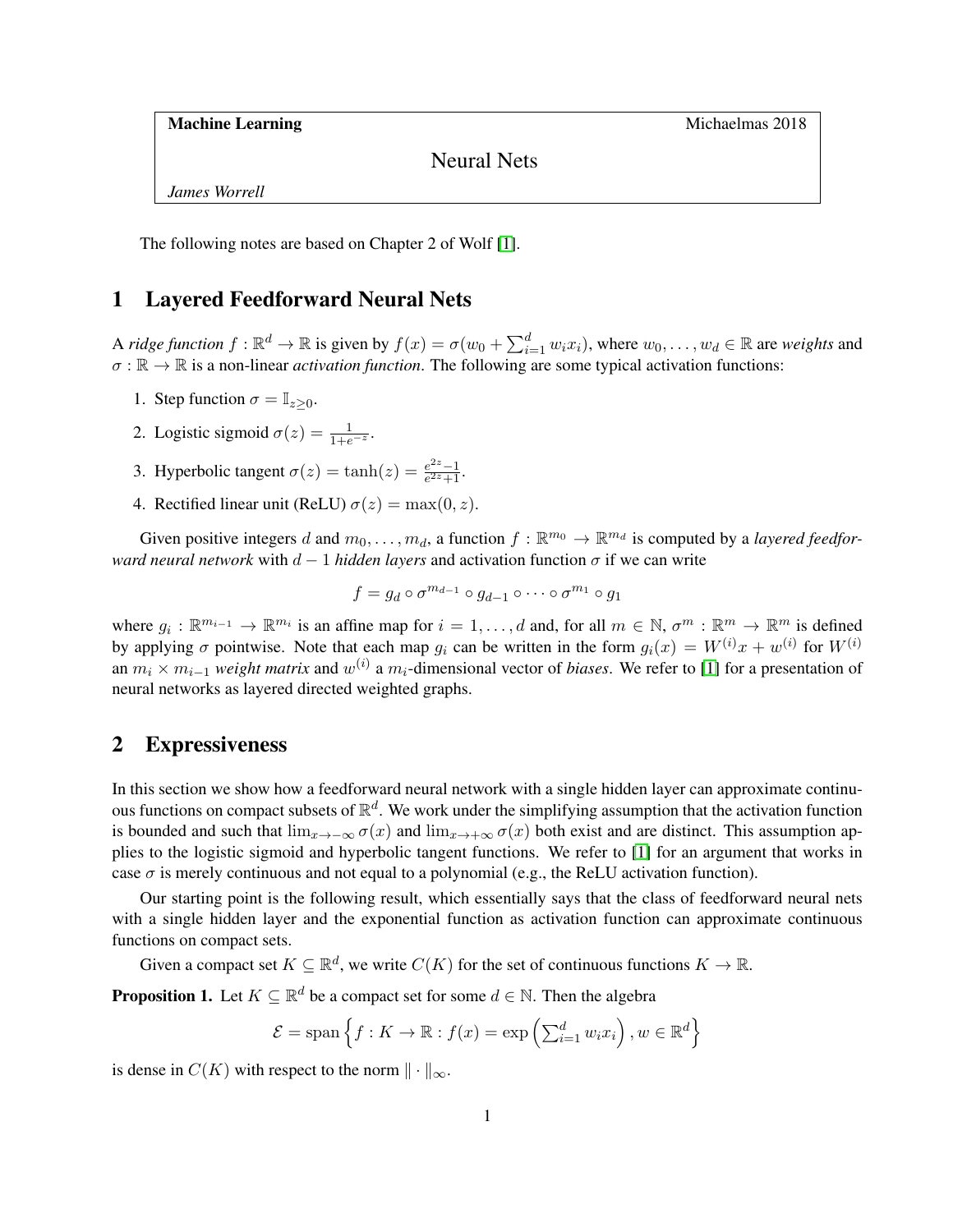*Proof.* Note that  $\mathcal{E}$  is indeed an R-algebra (i.e., it is closed under pointwise products and R-linear sums). The result now follows from the Stone-Weierstrass Theorem, which states that any subalgebra of  $C(K)$  that contains a non-zero constant function and separates points (i.e., such that for all  $x \neq y \in K$  there exists  $f \in \mathcal{E}$  such that  $f(x) \neq f(y)$  is dense in  $C(K)$  with respect to  $\|\cdot\|_{\infty}$ . Separation of points is clear in the case at hand: if  $x \neq y \in K$  then setting  $w = x - y$  we have that  $e^{wx} \neq e^{wy}$ .  $\Box$ 

The idea in the rest of the section is to show how to approximate the exponential function  $\exp : \mathbb{R} \to \mathbb{R}$  by a neural net with a single hidden layer, using only the above-stated assumptions on the activation function.

Let  $\mathcal{F}_m$  be the set of functions  $\mathbb{R} \to \mathbb{R}$  that can be represented by a feedforward neural network with a single hidden layer containing m neurons with  $\sigma$  as activation function. Formally we have

$$
\mathcal{F}_m = \left\{ f : \mathbb{R} \to \mathbb{R} : f(x) = \sum_{i=1}^m a_i \sigma(w_i x + b_i), \ a_i, b_i, w_i \in \mathbb{R} \right\} .
$$

<span id="page-1-0"></span>**Proposition 2.** Let  $I \subseteq \mathbb{R}$  be a closed bounded interval. Then there exists a constant c such that for every L-Lipschitz function  $f: I \to \mathbb{R}$  and all  $m \in \mathbb{N}$  we have

$$
\inf_{g \in \mathcal{F}_m} \|f - g\|_{\infty} \le c \left(\frac{L}{m}\right).
$$

*Proof.* We give the proof in the case that  $I = [0, 1]$ ,  $\lim_{x \to -\infty} \sigma(x) = 0$ , and  $\lim_{x \to +\infty} \sigma(x) = 1$ . These assumptions simplify the details, but the same argument works in the general case.

The idea is to approximate f by a step function g and then to approximate g by a function  $h \in \mathcal{F}_m$ . To this end, write  $x_i := i/m$  for  $i = 0, 1, ..., m$  and define  $g : [0, 1] \to \mathbb{R}$  by  $g(x) = f(x_i)$  for all  $x \in [x_{i-1}, x_i)$ . Clearly  $||f - g||_{\infty} \le \frac{L}{m}$  $\frac{L}{m}$ .

To motivate the definition of the function h, notice that for all  $x \in [0, 1]$  we have

$$
g(x) = f(x_1) + \sum_{i=1}^{\lfloor mx \rfloor} (f(x_{i+1}) - f(x_i))
$$
  
=  $f(x_1) + \sum_{i=1}^{m-1} (f(x_{i+1}) - f(x_i)) \mathbb{I}_{i \leq \lfloor mx \rfloor}.$ 

We are thus led to define

$$
h(x) := f(x_1) + \sum_{i=1}^{m-1} (f(x_{i+1}) - f(x_i))\sigma(\alpha(mx - i)),
$$

for some "large" constant  $\alpha \in \mathbb{R}$  to be chosen momentarily. Notice that  $h \in \mathcal{F}_m$ , as desired.

Fix  $\varepsilon > 0$  and choose  $\alpha > 0$  such that  $|1 - \sigma(z)| \le \varepsilon$  for all  $z \ge \alpha$  and  $|\sigma(z)| \le \varepsilon$  for all  $z \le \varepsilon$  $-\alpha$ . Fix  $x \in [0,1]$  and write  $i_0 := |mx|$  Then if  $i \notin \{i_0, i_0 + 1\}$  we have that  $|mx - i| \ge 1$  and hence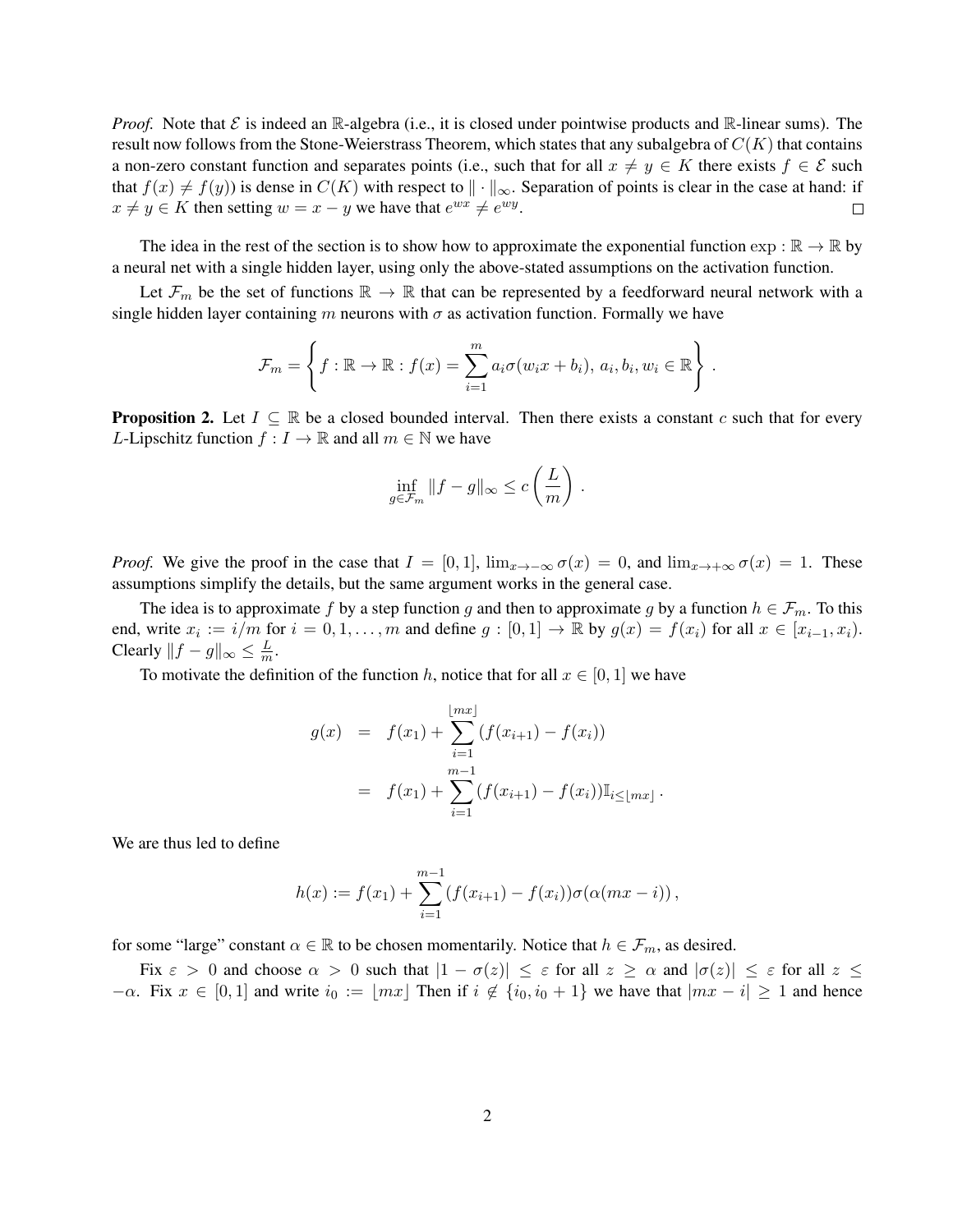$|\sigma(\alpha(mx - i)) - \mathbb{I}_{i \leq |mx|} | \leq \varepsilon$ . It follows that

$$
|g(x) - h(x)| \leq \varepsilon (m - 3) \frac{L}{m}
$$
  
+ |f(x<sub>i<sub>0</sub>+1) - f(x<sub>i<sub>0</sub></sub>)| |1 - \sigma(\alpha(mx - i<sub>0</sub>))|  
+ |f(x<sub>i<sub>0</sub>+2) - f(x<sub>i<sub>0</sub>+1</sub>)| |\sigma(\alpha(mx - i<sub>0</sub> - 1))|  
\leq \varepsilon L + (||\sigma||\_{\infty} + 1) \frac{L}{m}.</sub></sub>

Since  $\varepsilon$  can be chosen arbitrarily small the result holds.

**Theorem 3.** Let  $d \in \mathbb{N}$  and  $K \subseteq \mathbb{R}^d$  be compact. Given a given continuous function  $f : \mathbb{K} \to \mathbb{R}$ , we can approximate f can arbitrarily closely with respect to  $\|\cdot\|_{\infty}$  by feedforward neural networks with a single hidden layer.

*Proof.* Given  $f: K \to \mathbb{R}$  we first approximate f by exponentials and then approximate the exponentials by linear combinations of ridge functions.

By Proposition [1,](#page-0-0) for every  $\varepsilon > 0$  there exists  $k \in \mathbb{N}$ , a set of vectors  $v_1, \dots, v_k \in \mathbb{R}^d$ , and a weight vector  $s \in \mathbb{R}^k$  such that the function  $g: \mathbb{R}^d \to \mathbb{R}$  defined by  $g(x) := \sum_{i=1}^k s_i e^{v_i \cdot x}$  satisfies  $||f - g||_{\infty} \le \varepsilon/2$ .

Define  $K_1 := \bigcup_{i=1}^k \{v_i \cdot x : x \in K\}$  and note that  $K_1$  is a compact subset of R. By Proposition [2](#page-1-0) (noting that exp is Lipschitz on some bounded interval containing  $K_1$ ) there exist  $\ell \in \mathbb{N}$  and real numbers  $a_j, w_j, b_j$ for  $j = 1, \ldots, \ell$  such that

$$
\left| e^y - \sum_{j=1}^{\ell} a_j \sigma(w_j y - b_j) \right| \leq \frac{\varepsilon}{2||s||_1}
$$

for all  $y \in K_1$ .

Now given  $x \in K$ , we have

$$
\begin{split}\n\left| f(x) - \sum_{i=1}^{k} \sum_{j=1}^{\ell} s_i a_j \sigma(w_j v_i \cdot x - b_j) \right| \\
&= \left| f(x) - \sum_{i=1}^{k} s_i e^{v_i x} + \sum_{i=1}^{k} s_i e^{v_i x} - \sum_{i=1}^{k} \sum_{j=1}^{\ell} s_i a_j \sigma(w_j v_i \cdot x - b_j) \right| \\
&\leq \left| f(x) - \sum_{i=1}^{k} s_i e^{v_i \cdot x} \right| + \sum_{i=1}^{k} |s_i| \left| e^y - \sum_{j=1}^{\ell} a_j \sigma(w_j y - b_j) \right| \\
&\leq \frac{\varepsilon}{2} + ||s||_1 \frac{\varepsilon}{2||s||_1} \\
&= \varepsilon.\n\end{split}
$$

 $\Box$ 

# 3 Deeper Networks Can Be Exponentially More Succinct

Given the results of Section [2,](#page-0-1) one may wonder why to consider neural networks with more than one hidden layer. In this section we give a simple example in which adding depth to a neural network achieves an exponential gain in succinctness. Throughout this section we work with the rectified linear activation function.

 $\Box$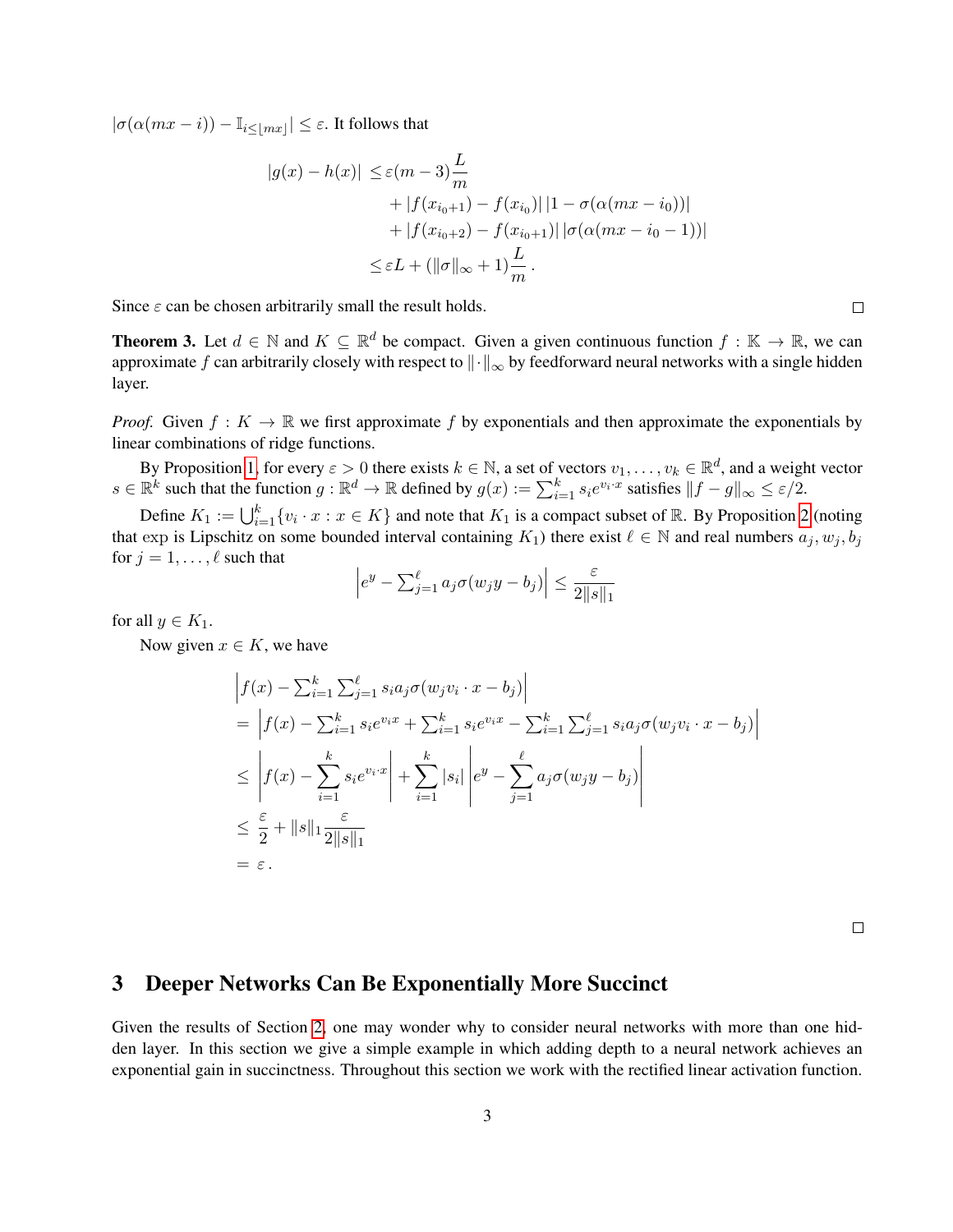Let  $\mathcal{F}(\ell, m)$  be the class of functions  $\mathbb{R} \to \mathbb{R}$  that can be represented by feedforward neural networks with  $\ell$  layers and m neurons per hidden layer.

Given  $f \in \mathcal{F}(\ell, m)$ , define as associated classifier  $\tilde{f} : \mathbb{R} \to \{0, 1\}$  by  $\tilde{f}(x) = \mathbb{I}_{f(x) \ge 1/2}$ . Given a finite set  $S \subseteq \mathbb{R} \times \{0, 1\}$ , the empirical risk of f on S is

$$
\widehat{R}_S(f) := \frac{1}{|S|} \sum_{(x,y)\in S} \mathbb{I}_{\widetilde{f}(x)\neq y}.
$$

**Theorem 4.** Let  $k \in \mathbb{N}$  and  $n = 2^k$ . Define  $S := \{(x_i, y_i) : i = 0, \dots, n-1\}$  with  $x_i = i/n$  and  $y_i = i \mod 2$ . Then

- 1. There exists  $f \in \mathcal{F}(2k, 2)$  such that  $\widehat{R}_S(f) = 0$ .
- 2. For every  $f \in \mathcal{F}(\ell, m)$  with  $m \leq 2^{\frac{k-1}{\ell}-1}$ , we have  $\widehat{R}_S(f) \geq 1/4$ .

*Proof.* Define  $g(x) = \sigma(2\sigma(x) - 4\sigma(x - \frac{1}{2}))$  $(\frac{1}{2})$ ). Then

$$
g(x) = \begin{cases} 0 & \text{if } x \notin [0, 1] \\ 2x & \text{if } x \in [0, 1/2] \\ 1 - 2x & \text{if } x \in [1/2, 1]. \end{cases}
$$

Furthermore, write  $f := g \circ \cdots \circ g$  $\overbrace{k}$ (see [\[1\]](#page-5-0) for the graph of f). Then  $f \in \mathcal{F}(2k,2)$  and  $f(x_i) = y_i$  for  $i = 0, \ldots, n - 1$  and hence  $R_S(f) = 0$ .

On the other hand consider  $f \in \mathcal{F}(\ell, m)$ . We claim that such an f is piecewise affine, with at most  $t :=$  $(2m)^{\ell}$  pieces. This claim can be proved by induction on  $\ell$ . The induction step follows by the following claim. **Claim.** If  $f_1, \ldots, f_m : \mathbb{R} \to \mathbb{R}$  are each piecewise affine with at most p pieces, then given  $w_0, \ldots, w_m \in \mathbb{R}$ the function  $g(x) := \sigma(w_0 + \sum_{i=1}^m w_i f_i(x))$  is piecewise affine with at most  $2mp$  pieces. To prove the claim one notes that there are at most  $m(p-1)$  endpoints of the intervals defining the pieces of  $f_1, \ldots, f_m$  and hence  $x \mapsto w_0 + \sum_{i=1}^m w_i f_i$  is piecewise affine (and hence piecewise monotone) with at most mp pieces. By splitting each of these pieces into at most two parts one obtains a decomposition of  $\mathbb R$  into at most  $2mp$  pieces such that g is affine on each piece.

Since  $f \in \mathcal{F}(\ell, m)$  is piecewise monotone with at most t pieces, it crosses the line  $y = 1/2$  at most t times. Hence  $\widetilde{f}$  is piecewise constant with at most  $t + 1$  pieces. It follows that there are at least  $\frac{n-t-1}{2}$  consecutive pairs of points in S that both lie in an interval in which  $\tilde{f}$  is constant. By the assumption  $m \leq 2^{\frac{k-1}{\ell}-1}$ , we have  $\frac{t/2-1}{2n} \leq \frac{1}{4}$  $\frac{1}{4}$ . We conclude that

$$
\widehat{R}_S(f) \ge \frac{n-t-1}{2n} = \frac{1}{2} - \frac{t/2 - 1}{2n} \ge \frac{1}{4}.
$$

# 4 Rademacher Complexity of Neural Networks

We first recall a bound on the Rademacher complexity of classes of linear functions. Then we combine this analysis with general properties of Rademacher complexity to bound the Rademacher complexity of feedforward neural networks by induction on the number of layers.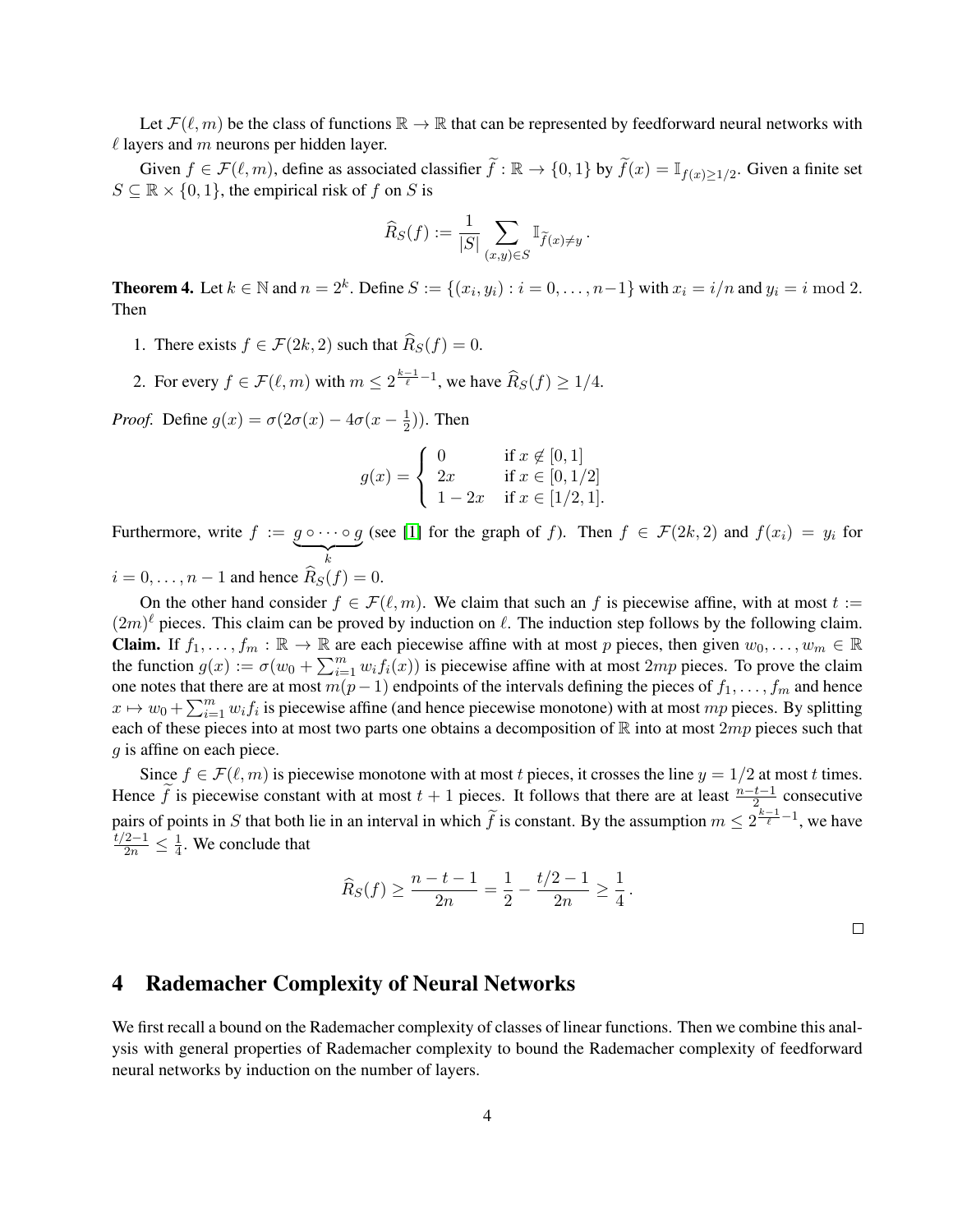Let  $\mathcal{H} \subseteq \mathbb{R}^{\mathcal{X}}$  be a class of functions. Recall that the *empirical Rademacher complexity* of  $\mathcal{H}$  with respect to  $S = (x_1, \ldots, x_n) \in \mathcal{X}^n$  is

$$
\widehat{\text{RAD}}_S(\mathcal{H}) = \mathbb{E}_{\sigma} \left[ \sup_{h \in \mathcal{H}} \frac{1}{n} \sum_{i=1}^n \sigma_i h(x_i) \right]
$$

where the Rademacher random variables  $\sigma_i$  are independent and uniformly distributed over  $\{-1, +1\}$ .

We recall the following properties of Rademacher complexity, where  $H, H_1, H_2$  are subsets of  $\mathbb{R}^{\mathcal{X}}$  and  $conv(\mathcal{H})$  denotes the convex hull of  $\mathcal{H}$ :

- 1.  $\widehat{\text{RAD}}_S(c\mathcal{H}) = |c|\widehat{\text{RAD}}_S(\mathcal{H})$  for  $c \in \mathbb{R}$ .
- 2.  $\widehat{\text{RAD}}_S(\mathcal{H}_1 + \mathcal{H}_2) = \widehat{\text{RAD}}_S(\mathcal{H}_1) + \widehat{\text{RAD}}_S(\mathcal{H}_2).$
- 3.  $\widehat{\mathsf{RAD}}_S(\mathrm{conv}(\mathcal{H})) = \widehat{\mathsf{RAD}}_S(\mathcal{H}).$
- 4. Talagrand's Lemma: if  $\varphi : \mathbb{R} \to \mathbb{R}$  is L-Lipschitz  $\widehat{\text{RAD}}_S(\varphi \circ \mathcal{H}) \leq L \cdot \widehat{\text{RAD}}_S(\mathcal{H})$ .

In the rest of this section let  $\mathcal{X} = \{x \in \mathbb{R}^d : ||x||_{\infty} = 1\}.$ 

<span id="page-4-0"></span>**Proposition 5** (Rademacher complexity of linear maps). Given  $b > 0$ , define  $\mathcal{G} \subseteq \mathbb{R}^{\mathcal{X}}$  by  $\mathcal{G} = \{x \mapsto x \cdot w : x \in \mathcal{G} \mid x \in \mathcal{G}\}$  $||w||_1 \leq b$ . Then for  $S \in \mathcal{X}^n$  we have  $\widehat{RAD}_S(\mathcal{G}) \leq \frac{b}{\sqrt{b}}$  $\frac{1}{n}$ .

 $\Box$ 

*Proof.* See the lecture on Rademacher complexity.

<span id="page-4-1"></span>**Proposition 6** (Adding a layer). Let  $a, b \in \mathbb{R}$  and let  $\sigma : \mathbb{R} \to \mathbb{R}$  be *L*-Lipschitz. Suppose that  $\mathcal{F} \subseteq \mathbb{R}^{\lambda}$ contains the zero function and satisfies  $\mathcal{F} = -\mathcal{F}$ . Define  $\mathcal{G} \subseteq \mathbb{R}^{\mathcal{X}}$  by

$$
\mathcal{G} := \{ x \mapsto \sigma(w_0 + \sum_{i=1}^m w_j f_j(x)) : |w_0| \le a, ||w||_1 \le b, f_j \in \mathcal{F} \}.
$$

With respect to  $S = \{x_1, \ldots, x_n\} \in \mathcal{X}^n$  we have

$$
\widehat{\text{RAD}}_S(\mathcal{G}) \leq L\left(\frac{a}{\sqrt{n}} + b\widehat{\text{RAD}}_S(\mathcal{F})\right).
$$

*Proof.* Define  $\mathcal{G}_1 := \text{bconv}(\mathcal{F})$  and  $\mathcal{G}_2 := \{x \mapsto w_0 : |w_0| \leq a\}$ . Then

$$
\widehat{\text{RAD}}_{S}(\mathcal{G}_{2}) = \frac{a}{n} \mathbb{E}_{\sigma} [|\sigma_{1} + \dots + \sigma_{n}|]
$$
\n
$$
\leq \frac{a}{n} \left( \mathbb{E}_{\sigma} [(\sigma_{1} + \dots + \sigma_{n})^{2}] \right)^{1/2}
$$
 Jensen's inequality\n
$$
= \frac{a}{\sqrt{n}}.
$$

By the assumptions that  $0 \in \mathcal{F}$  and  $\mathcal{F} = -\mathcal{F}$ , we have that

$$
\left\{ x \mapsto \sum_{i=1}^m w_j f_j(x) \mid ||w||_1 \le b, f_j \in \mathcal{F} \right\} = b \operatorname{conv}(\mathcal{F}).
$$

Then from Properties 1,3 of  $\widehat{RAD}_S$  we have  $\widehat{RAD}_S(\mathcal{G}_1) = b \widehat{RAD}_S(\mathcal{H})$ .